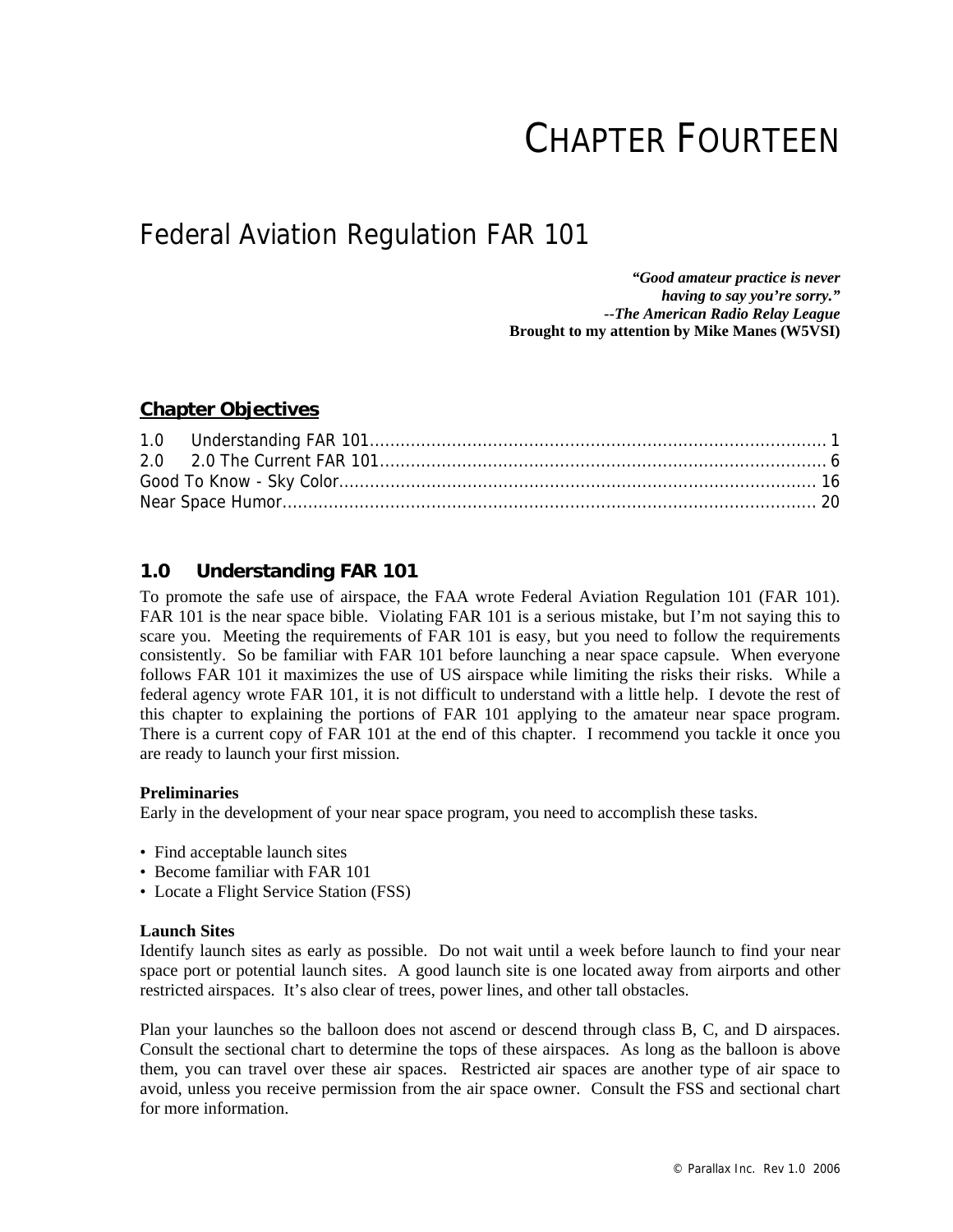Purchase a sectional chart to locate restricted air spaces. Visit your local airport for the chart. You want an airport that caters to private aircraft so don't bother major airports that service airliner companies. Now that you have found the launch perfect  $site(s)$ , locate them in relation to the nearest airport. Use the aeronautical map to determine your sites' ranges and azimuths from airports or VORs. Write this information down once you have it. You need to share this information with your FSS contact, as they like to locate sites in relationship to airports and VORs.

#### **FAR 101**

Now it is time for you to get familiar with FAR 101. Balloon launches are not a frequent occurrence, so there is a chance that the local FSS will not be familiar with FAR 101. Demonstrating a thorough understanding of FAR 101 makes the FSS feel more comfortable about your balloon launches. Section 1.1 explains the requirements of FAR 101.

#### **The FSS and NOTAMs**

To reduce the risks of launching a near space mission, file a Notice To Airman (NOTAM) before each launch. The local Flight Service Station is the organization to call to file the NOTAM; small airports can give you their phone number. A few days before launch, call and explain to the FSS that you're planning to launch a HIBAL (high altitude balloon) and would like to file a NOTAM. Pilots read NOTAMs before they fly, so they will become aware of the time and location of your launch. Here are two ways to locate a FSS near you.

Call the phone number (800) 992-7433. This should route you to the local weather briefing office, which can give you the phone number to the nearest FSS. Note that this phone number does not work with a cell phone, as you could go through any cell phone tower.

Stop at your local airport that caters to private pilots. They will most likely have the phone number listed, and if not, someone there can give you the phone number.

#### 1.1. The Gory Details of FAR 101

FAR 101 governs the operation of kites, rockets, and balloons. It is the regulation you need to be familiar with if you are to operate a near space program. Be familiar with the balloon portion of FAR 101 before you file a NOTAM and launch your first near space mission. Focus on the fact that you are launching a weather balloon, just like the National Weather Service does every twelve hours. If asked, be sure to state that you do not need a wavier, as you meet the requirements of subpart A.

Unfortunately, since a bureaucratic organization developed FAR 101, it can be difficult to understand initially. In this chapter I explain FAR 101, and as best as I know, my interpretation is accurate. This chapter is not an excuse for not reading FAR 101 for your self. Reading it will not take much of your time. If you have earned a radio license, then you can read and understand FAR 101. When it comes to a near space exploration project, subpart A is the portion of this regulation that concerns us most. As long as you do not exceed the applicability (limitations) covered in subpart A, then subpart D does not apply to your near space exploration program.

#### 1.1.1. Subpart A

Subpart A begins the regulation and is general in nature. It begins by stating the regulation's applicability, that is, what conditions it does and does not govern. Then FAR 101 states that these rules apply unless you get a wavier. It goes on to say that you cannot operate kites, balloons, or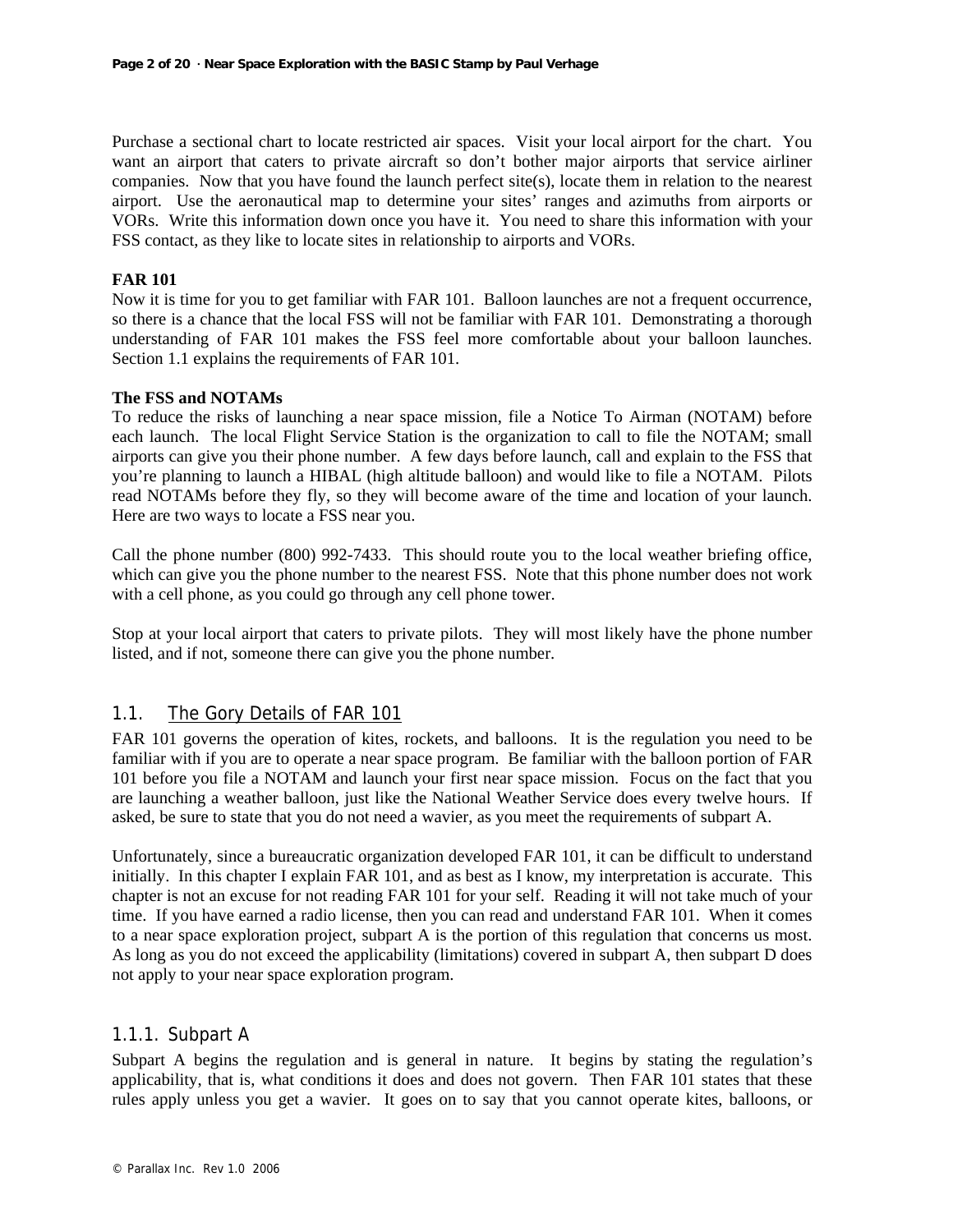rockets in a restricted or prohibited area unless you get permission from the using or controlling agency. Finally, subpart A closes by saying that you cannot operate in a way that presents a hazard to others.

#### 1.1.2. Subpart B

Subpart B covers moored balloons (balloons tied down to the ground) and kites. Therefore this subpart does not apply to us.

#### 1.1.3. Subpart C

Subpart C applies to unmanned rockets, so it does not apply to us.

#### 1.1.4. Subpart D

Subpart D ends the FAR by covering unmanned free balloons that exceed the limitations laid out in subpart A. In other words, it will not apply to your program if you keep the payload weight light. Subpart D begins by saying FAR 101 applies to unmanned free balloons. The second section lists limitations to the launching of unmanned free balloons. The third section of subpart D states the required equipment and markings on the balloon. Finally it finishes by stating the requirements for reporting balloon positions.

#### 1.1.5. Meeting Subpart A

To meet this requirement your capsules must meet one of the following requirements when it comes to capsule weight.

a. The balloon payload cannot exceed more then four pounds in weight IF it has a surface density greater than three ounces per square inch. To calculate surface density, calculate the area of the smallest face of the module and divide by the capsule's weight.

b. If the surface density is less than 3 ounces per square inch AND the balloon payload consists of one package, then it cannot weigh more than six pounds.

c. If the balloon payload consists of more than one package, then the total weight of the packages cannot exceed 12 pounds AND the heaviest package cannot exceed six pounds in weight.

After meeting one of these weight requirements, your load line must allow the balloon to separate from its payload with an impact force of no more than 50 pounds.

As long as your near space stack meets one of the above weight requirements, and the balloon can separate from the rest of the stack with a less than 50 pounds of force, then you only need to meet requirements under 101. 3 (Waivers), 101.5 (Operations in Restricted Areas), and 101.7 (Hazardous Operations). Let us look at these three requirements in depth.

Section 101.3, says that if you want to carry more weight or use a stronger connection between payload and balloon, then you will need to get a wavier. Section 101.5 says you need permission to launch from restricted or prohibited areas (use an aeronautical chart). Finally section 101.7, says you cannot operate in such a way that the flight becomes a hazard for others.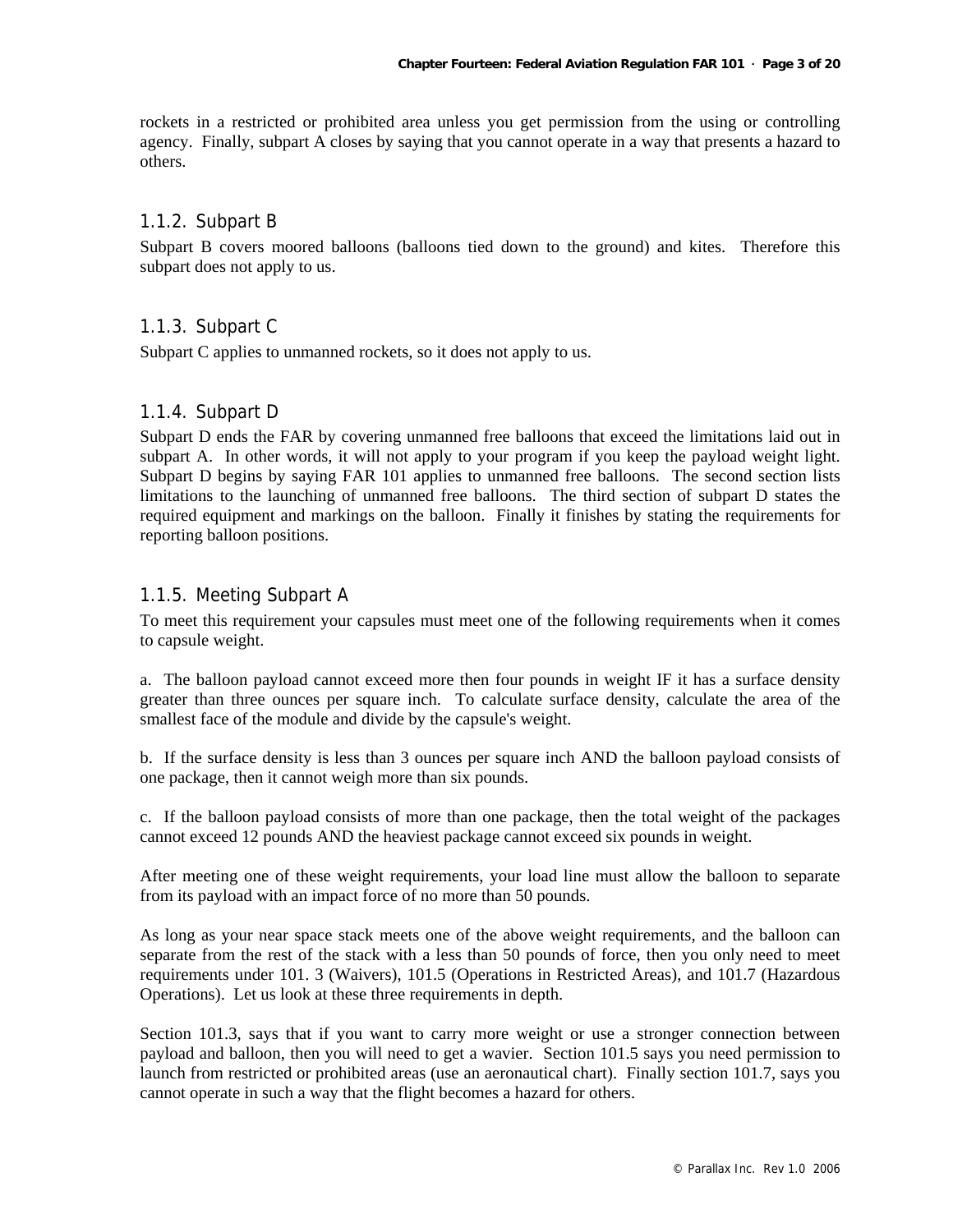So here's what the regulation requires, starting with the most restrictive requirement and going to the least restrictive requirement.

a. You cannot launch in such a way that it represents a hazard to people or property when they are not a part of the crew.

b. You cannot drop objects from a near space stack if they represent a hazard to uninvolved people or their property.

c. You cannot launch from restricted or prohibited areas without permission. I recommend staying away from airports, even though most are not located in restricted areas.

d. The load line and its attachment points cannot require more then fifty pounds of force to sever.

e. You cannot launch a near space capsule that has a surface density greater than three ounces per square inch unless the capsule weighs no more than four pounds.

f. If you launch a single near space capsule with a low surface density, then it cannot exceed six pounds in weight.

g. If you fly two or more modules in the stack, then their total weight cannot exceed twelve pounds. Also, no one module can exceed six pounds in weight.

The near space stack discussed in this book will meet these requirements by

a. Using a load line that breaks or separates from the balloon (or the balloon separates from itself) with a force of fifty pounds. Do not use rope or a wire.

b. The near space consists of two Styrofoam boxes. Their individual weights are no more than six pounds. This limits their total weight to twelve pounds. Each module has faces greater than 36 square inches (six inches on a side). This keeps module surface densities below three ounces per square inch when module weights are at the maximum six pounds of weight.

You do not need a wavier to launch with this design. In fact you do not need to file a NOTAM, but it is strongly encouraged. It is your responsibility not to launch from airports or other restricted or prohibited locations without permission. It is also your responsibility not to launch in a way or perform experiments that are a hazard to others.

#### **What If You Exceed These Limitations?**

DO NOT exceed the limitations as explained above for your first missions. Wait until you have a couple years of experience before expanding your program into this territory.

If you are operating a flight that exceeds the limitations explained above, then meet the following additional requirements.

First, you cannot launch in the following conditions

#### **You cannot launch:**

A. Within 2000 feet of the ground in Class B, C, D, or E airspace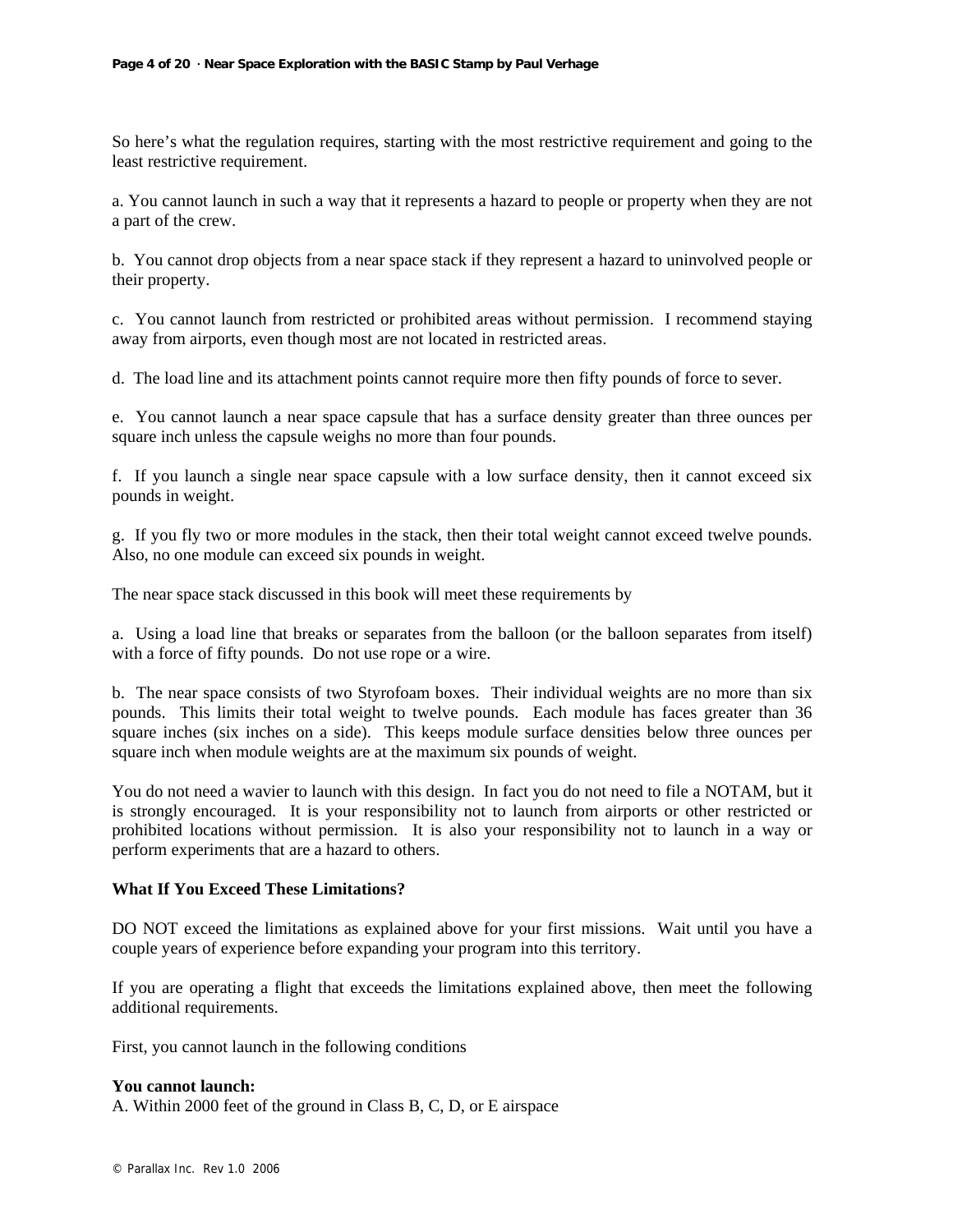- B. When the clouds cover more than 50% of the sky
- C. When horizontal visibilities are less than 5 miles
- D. Where the first 1000 feet of the flight takes the nearcraft over towns and cities
- E. Where the flight represents a hazard to nonparticipating people

Before you can launch the near space capsule, you must notify an ATC six to twenty-four hours before launch. Give ATC the following information

- A. The balloon's identification
- B. The time of balloon launch (be accurate to within 30 minutes)
- C. The location of the launch site
- D. The expected cruising altitude of the balloon<sup>A</sup>

E. The expected trajectory of the balloon to 60,000 feet, including the amount of time required reaching this altitude

- F. The dimensions of the near space stack
- G. The duration of the flight
- H. The predicted landing site
	- If you have to abort the launch, notify ATC immediately
	- $\sqrt{\phantom{a}}$  After the balloon is launched, notify ATC immediately
	- $\sqrt{\phantom{a}}$  Record the position of the balloon every two hours during the flight,
	- √ Report these positions to the ATC if they ask for them
	- $\sqrt{\phantom{a}}$  One hour before you terminate the flight, you must notify an ATC of the following,
- A. The location of the balloon (bearing and range to the nearest airport should work)
- B. The altitude of the balloon
- C. When the balloon is expected to drop below 60,000 feet
- D. The expected descent path of the balloon
- E. The expected time of landing
- F. Call the ATC when the balloon has landed

Your stack must be equipped with the following devices

A. At least two cutdown devices that act independently of each other

B. At least two devices for terminating the balloon envelope (so that it doesn't get stuck up in air space)

C. The near space capsule must be equipped with a radar reflector

Note, there is no reason that A and B couldn't be the same devices. However, each device must be capable of bringing both the near space capsule and the balloon back down to the ground, without losing the location of either. When you use latex balloons you do not have to worry about devices for terminating the balloon envelope, since they will burst at altitude. This envelope termination rule applies to zero pressure balloons, which do not burst.

Now here are additional requirements that may, or may not, apply to your stack, depending on its design or time of flight.

A. If your near space capsule will be operated at night, then it must have strobes attached to it that are visible for at least 5 miles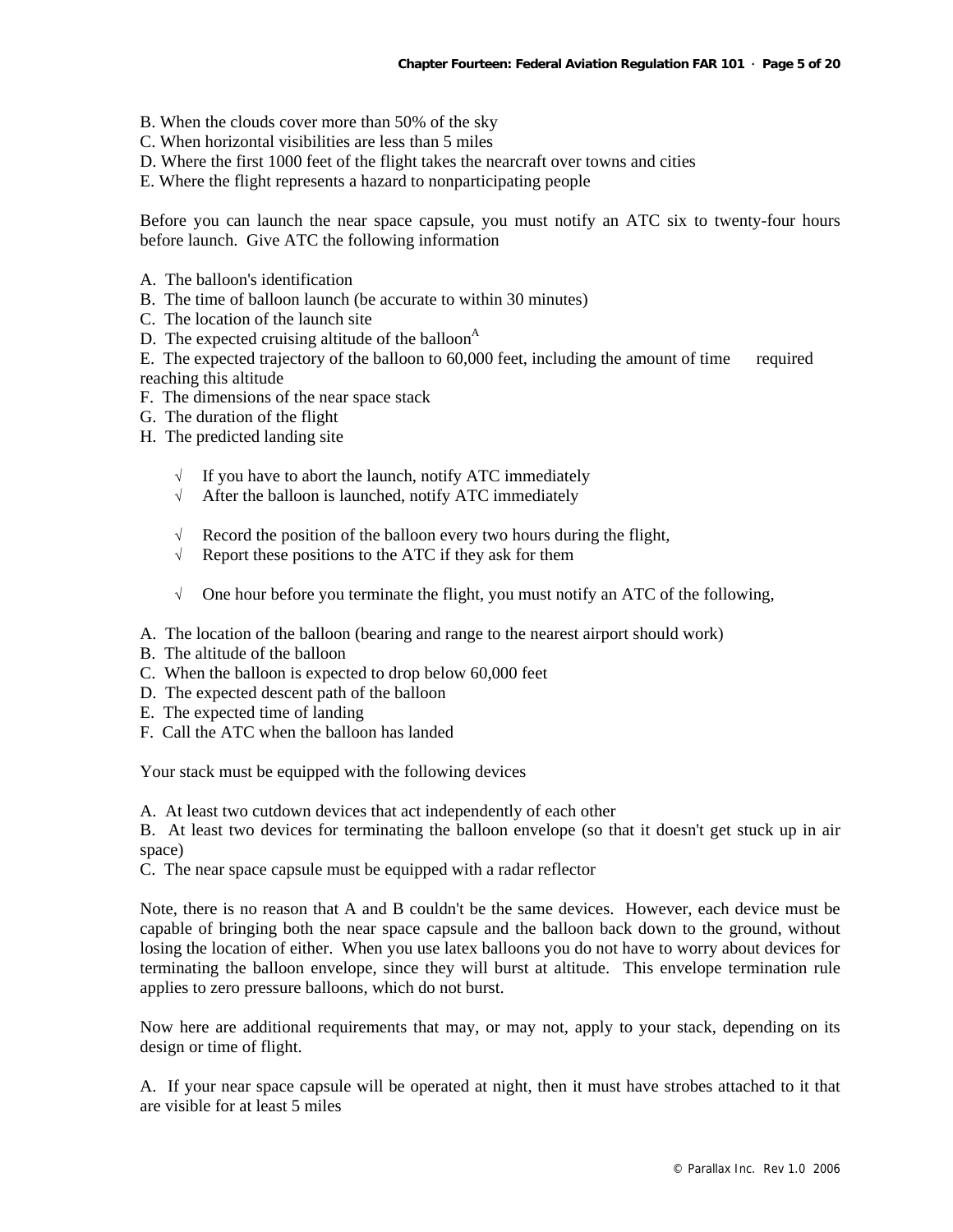B. If it has a long, trailing antenna greater then 50 feet long, then the antenna must be able to separate from the nearcraft with less than 50 pounds of force, or be marked with colored pendants that are visible for more then a mile. The pendants cannot be spaced more than 50 feet apart from each other C. If the load line is more than 50 feet long, it must be marked with conspicuous pennants visible for at least a mile

### **Wrap Up**

Let me state again, the rules outlined in the last section of this chapter do not apply if you fly near spacecraft as outlined in this book. Only when you launch heavy nearcraft, launch with ZPBs, or fly at night, do these last requirements apply.

## **2.0 2.0 The Current FAR 101**

The Current FAR 101 is printed below. This document appears as shown on The Government Printing Office Access Website, at the URL given below:

http://ecfr.gpoaccess.gov/cgi/t/text/textidx?idno=14;c=ecfr;cc=ecfr;rgn=div5;view=text;node=14%3A2.0.1.3.15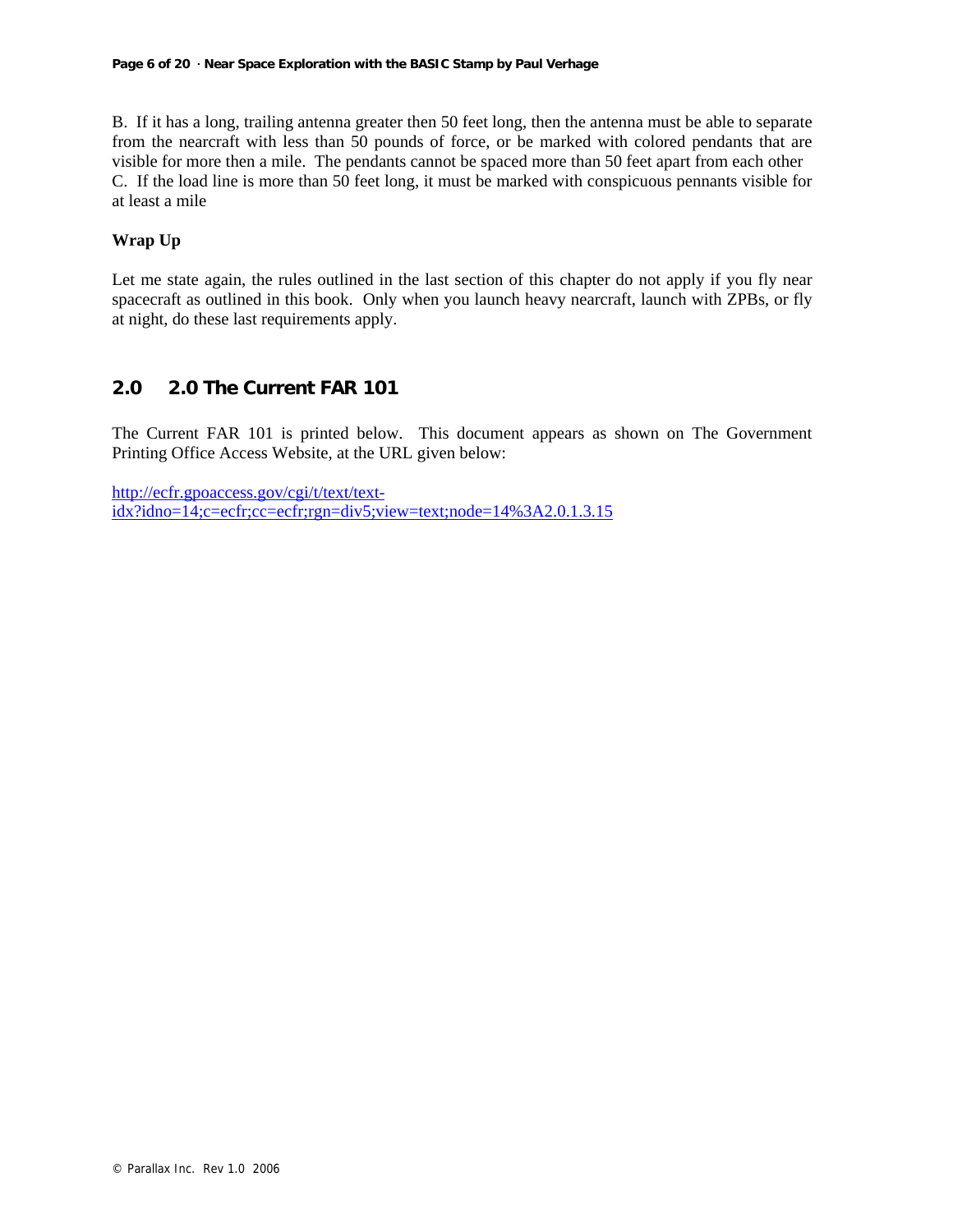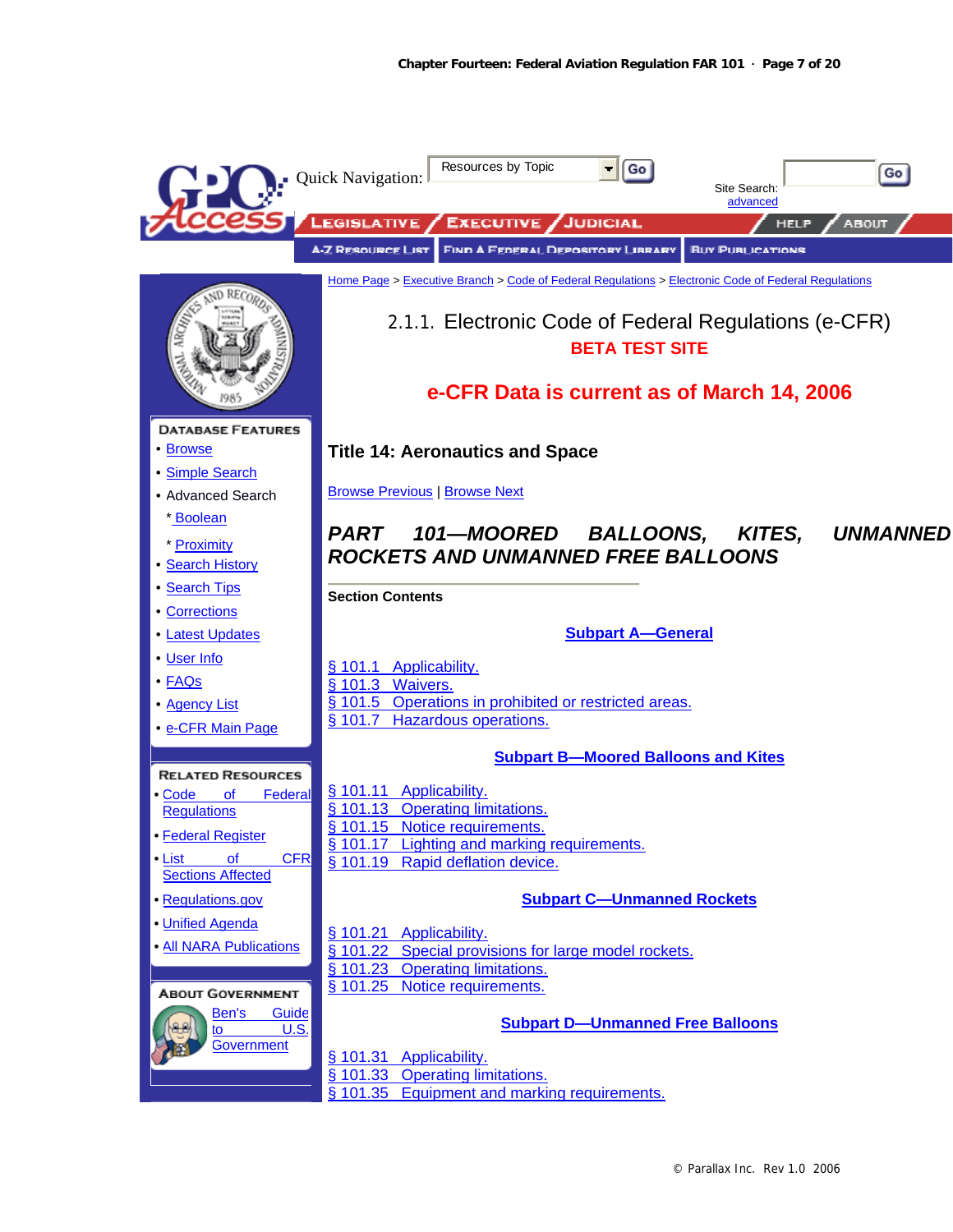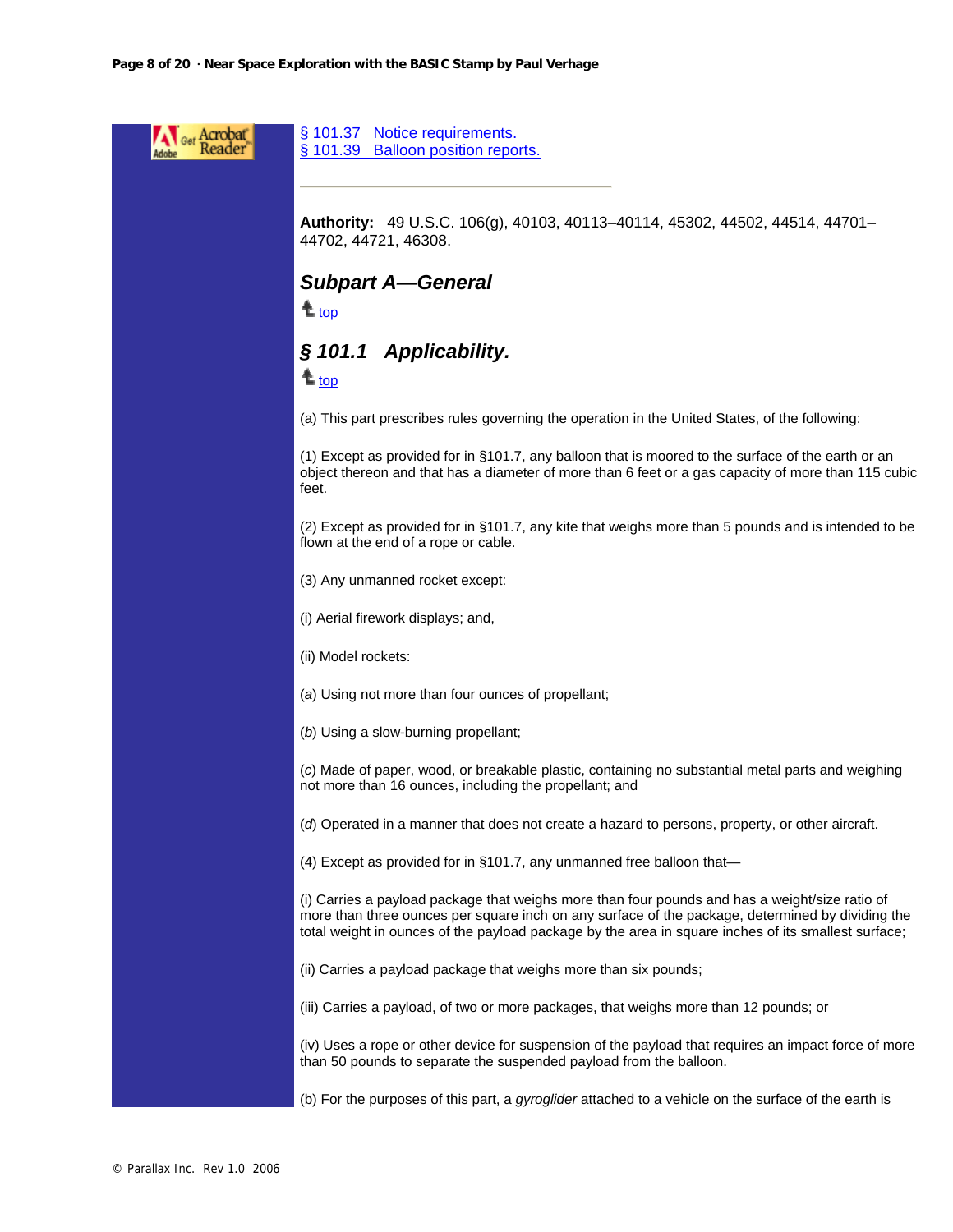considered to be a kite.

[Doc. No. 1580, 28 FR 6721, June 29, 1963, as amended by Amdt. 101–1, 29 FR 46, Jan. 3, 1964; Amdt. 101–3, 35 FR 8213, May 26, 1970]

## *§ 101.3 Waivers.*

top

No person may conduct operations that require a deviation from this part except under a certificate of waiver issued by the Administrator.

[Doc. No. 1580, 28 FR 6721, June 29, 1963]

## *§ 101.5 Operations in prohibited or restricted areas.*  $t_{\text{top}}$

No person may operate a moored balloon, kite, unmanned rocket, or unmanned free balloon in a prohibited or restricted area unless he has permission from the using or controlling agency, as appropriate.

[Doc. No. 1457, 29 FR 46, Jan. 3, 1964]

### *§ 101.7 Hazardous operations.*

 $t_{\rm top}$ 

(a) No person may operate any moored balloon, kite, unmanned rocket, or unmanned free balloon in a manner that creates a hazard to other persons, or their property.

(b) No person operating any moored balloon, kite, unmanned rocket, or unmanned free balloon may allow an object to be dropped therefrom, if such action creates a hazard to other persons or their property.

(Sec. 6(c), Department of Transportation Act (49 U.S.C. 1655(c)))

[Doc. No. 12800, 39 FR 22252, June 21, 1974]

## *Subpart B—Moored Balloons and Kites*

 $t_{\rm top}$ 

**Source:** Docket No. 1580, 28 FR 6722, June 29, 1963, unless otherwise noted.

## *§ 101.11 Applicability.*

t<sub>top</sub>

This subpart applies to the operation of moored balloons and kites. However, a person operating a moored balloon or kite within a restricted area must comply only with §101.19 and with additional limitations imposed by the using or controlling agency, as appropriate.

## *§ 101.13 Operating limitations.*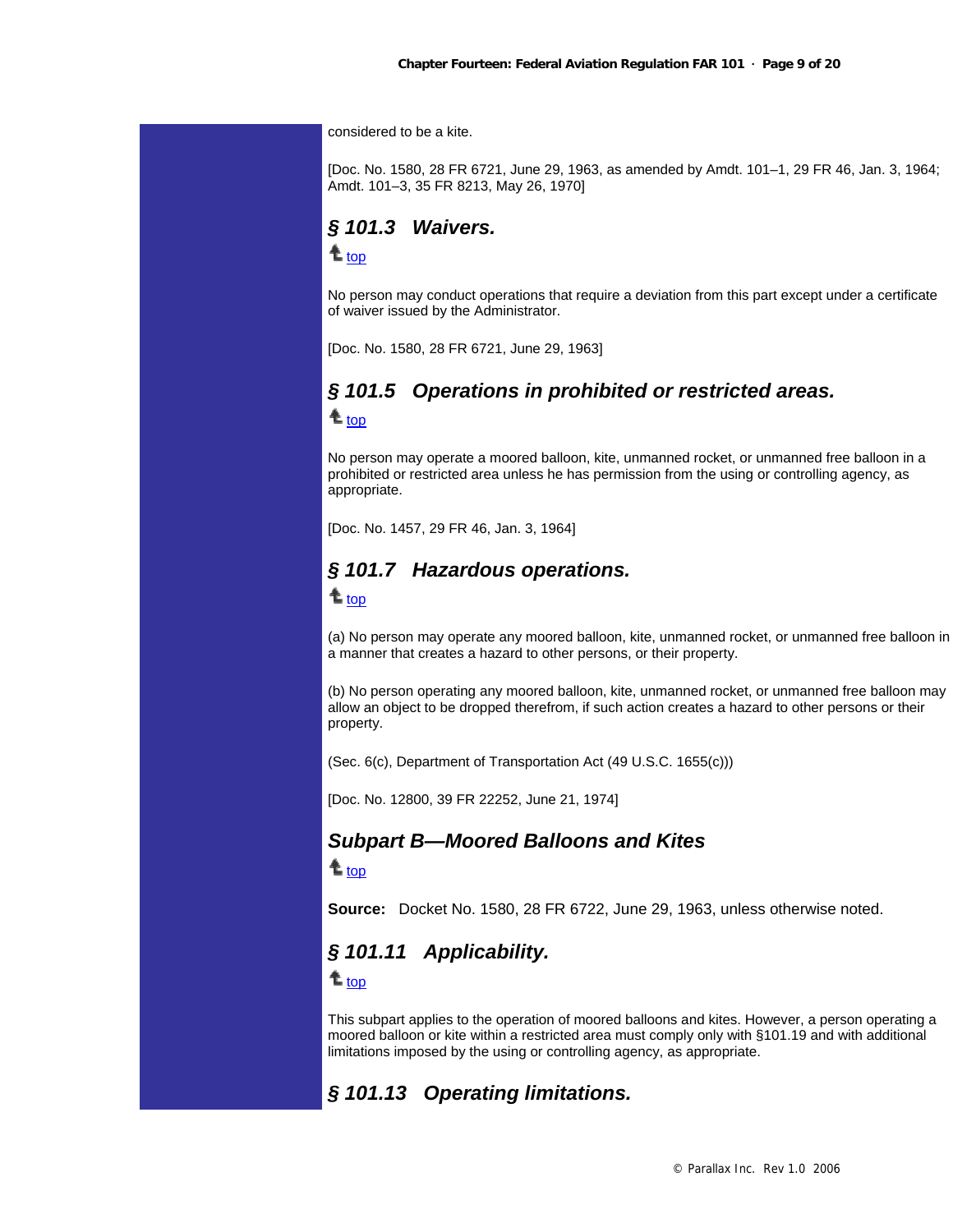### t<sub>top</sub>

(a) Except as provided in paragraph (b) of this section, no person may operate a moored balloon or kite—

(1) Less than 500 feet from the base of any cloud;

(2) More than 500 feet above the surface of the earth;

(3) From an area where the ground visibility is less than three miles; or

(4) Within five miles of the boundary of any airport.

(b) Paragraph (a) of this section does not apply to the operation of a balloon or kite below the top of any structure and within 250 feet of it, if that shielded operation does not obscure any lighting on the structure.

## *§ 101.15 Notice requirements.*

#### <sup>t</sup>top

No person may operate an unshielded moored balloon or kite more than 150 feet above the surface of the earth unless, at least 24 hours before beginning the operation, he gives the following information to the FAA ATC facility that is nearest to the place of intended operation:

(a) The names and addresses of the owners and operators.

(b) The size of the balloon or the size and weight of the kite.

(c) The location of the operation.

(d) The height above the surface of the earth at which the balloon or kite is to be operated.

(e) The date, time, and duration of the operation.

### *§ 101.17 Lighting and marking requirements.*

## t top

(a) No person may operate a moored balloon or kite, between sunset and sunrise unless the balloon or kite, and its mooring lines, are lighted so as to give a visual warning equal to that required for obstructions to air navigation in the FAA publication "Obstruction Marking and Lighting".

(b) No person may operate a moored balloon or kite between sunrise and sunset unless its mooring lines have colored pennants or streamers attached at not more than 50 foot intervals beginning at 150 feet above the surface of the earth and visible for at least one mile.

(Sec. 6(c), Department of Transportation Act (49 U.S.C. 1655(c)))

[Doc. No. 1580, 28 FR 6722, June 29, 1963, as amended by Amdt. 101–4, 39 FR 22252, June 21, 1974]

### *§ 101.19 Rapid deflation device.*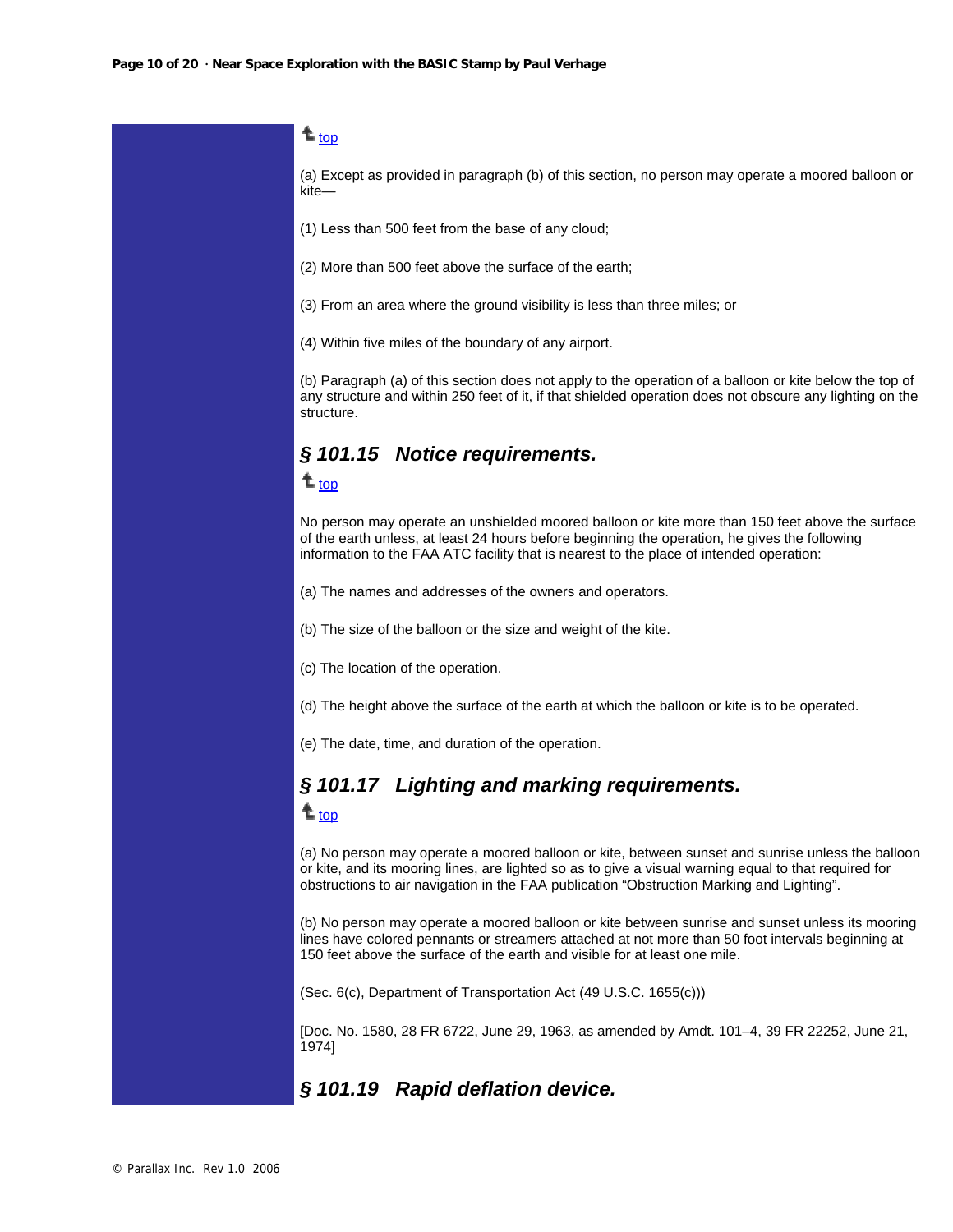## t<sub>top</sub>

No person may operate a moored balloon unless it has a device that will automatically and rapidly deflate the balloon if it escapes from its moorings. If the device does not function properly, the operator shall immediately notify the nearest ATC facility of the location and time of the escape and the estimated flight path of the balloon.

*Subpart C—Unmanned Rockets*

 $t_{\rm top}$ 

## *§ 101.21 Applicability.*

 $t_{\rm too}$ 

This subpart applies to the operation of unmanned rockets. However, a person operating an unmanned rocket within a restricted area must comply only with §101.23(g) and with additional limitations imposed by the using or controlling agency, as appropriate.

[Doc. No. 1580, 28 FR 6722, June 29, 1963]

## *§ 101.22 Special provisions for large model rockets.*

 $t_{\rm top}$ 

Persons operating model rockets that use not more than 125 grams of propellant; that are made of paper, wood, or breakable plastic; that contain no substantial metal parts, and that weigh not more than 1,500 grams, including the propellant, need not comply with §101.23 (b), (c), (g), and (h), provided:

(a) That person complies with all provisions of §101.25; and

(b) The operation is not conducted within 5 miles of an airport runway or other landing area unless the information required in §101.25 is also provided to the manager of that airport.

[Amdt. 101–6, 59 FR 50393, Oct. 3, 1994]

## *§ 101.23 Operating limitations.*

 $t_{\rm top}$ 

No person may operate an unmanned rocket—

(a) In a manner that creates a collision hazard with other aircraft;

(b) In controlled airspace;

(c) Within five miles of the boundary of any airport;

(d) At any altitude where clouds or obscuring phenomena of more than five-tenths coverage prevails;

(e) At any altitude where the horizontal visibility is less than five miles;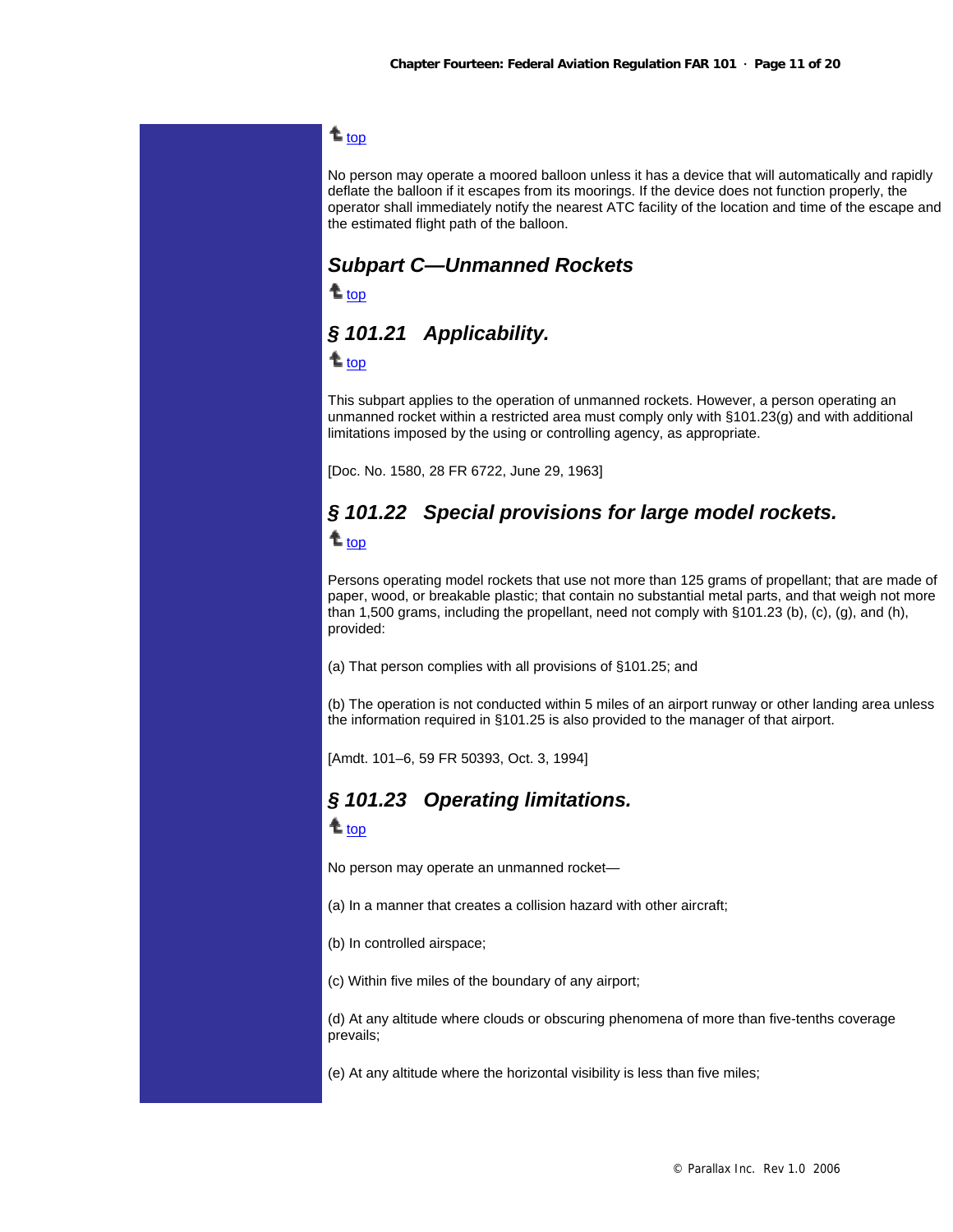(f) Into any cloud;

(g) Within 1,500 feet of any person or property that is not associated with the operations; or

(h) Between sunset and sunrise.

(Sec. 6(c), Department of Transportation Act (49 U.S.C. 1655(c)))

[Doc. No. 1580, 28 FR 6722, June 29, 1963, as amended by Amdt. 101–4, 39 FR 22252, June 21, 1974]

## *§ 101.25 Notice requirements.*

 $t$  top

No person may operate an unmanned rocket unless that person gives the following information to the FAA ATC facility nearest to the place of intended operation no less than 24 hours prior to and no more than 48 hours prior to beginning the operation:

(a) The names and addresses of the operators; except when there are multiple participants at a single event, the name and address of the person so designated as the event launch coordinator, whose duties include coordination of the required launch data estimates and coordinating the launch event;

(b) The estimated number of rockets to be operated;

(c) The estimated size and the estimated weight of each rocket; and

(d) The estimated highest altitude or flight level to which each rocket will be operated.

(e) The location of the operation.

(f) The date, time, and duration of the operation.

(g) Any other pertinent information requested by the ATC facility.

[Doc. No. 1580, 28 FR 6722, June 29, 1963, as amended by Amdt. 101–6, 59 FR 50393, Oct. 3, 1994]

#### *Subpart D—Unmanned Free Balloons*

t<sub>top</sub>

**Source:** Docket No. 1457, 29 FR 47, Jan. 3, 1964, unless otherwise noted.

### *§ 101.31 Applicability.*

 $t$  top

This subpart applies to the operation of unmanned free balloons. However, a person operating an unmanned free balloon within a restricted area must comply only with §101.33 (d) and (e) and with any additional limitations that are imposed by the using or controlling agency, as appropriate.

## *§ 101.33 Operating limitations.*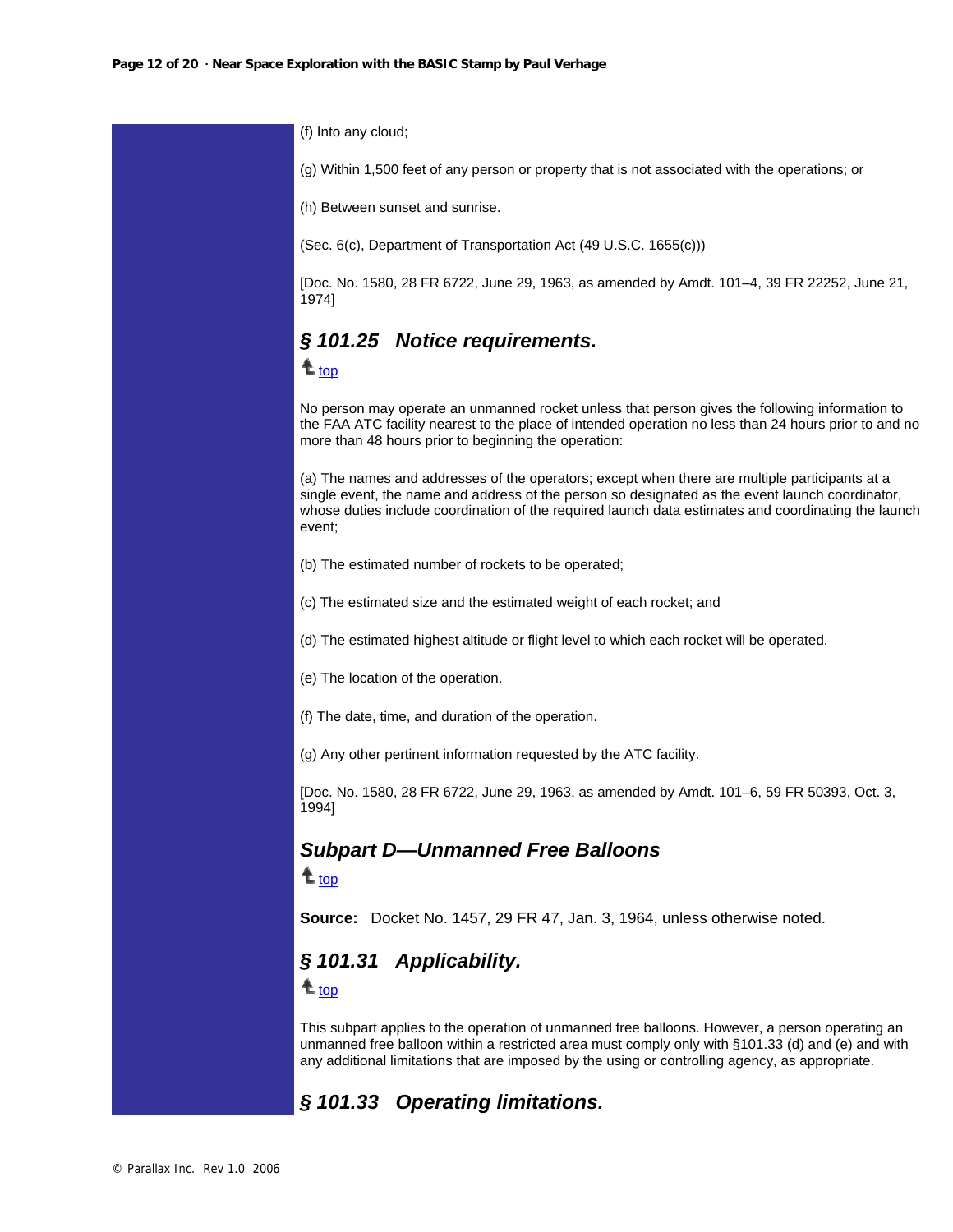## t<sub>top</sub>

No person may operate an unmanned free balloon—

(a) Unless otherwise authorized by ATC, below 2,000 feet above the surface within the lateral boundaries of the surface areas of Class B, Class C, Class D, or Class E airspace designated for an airport;

(b) At any altitude where there are clouds or obscuring phenomena of more than five-tenths coverage;

(c) At any altitude below 60,000 feet standard pressure altitude where the horizontal visibility is less than five miles;

(d) During the first 1,000 feet of ascent, over a congested area of a city, town, or settlement or an open-air assembly of persons not associated with the operation; or

(e) In such a manner that impact of the balloon, or part thereof including its payload, with the surface creates a hazard to persons or property not associated with the operation.

[Doc. No. 1457, 29 FR 47, Jan. 3, 1964, as amended by Amdt. 101–5, 56 FR 65662, Dec. 17, 1991]

## *§ 101.35 Equipment and marking requirements.*  $t_{\rm top}$

(a) No person may operate an unmanned free balloon unless—

(1) It is equipped with at least two payload cut-down systems or devices that operate independently of each other;

(2) At least two methods, systems, devices, or combinations thereof, that function independently of each other, are employed for terminating the flight of the balloon envelope; and

(3) The balloon envelope is equipped with a radar reflective device(s) or material that will present an echo to surface radar operating in the 200 MHz to 2700 MHz frequency range.

The operator shall activate the appropriate devices required by paragraphs (a) (1) and (2) of this section when weather conditions are less than those prescribed for operation under this subpart, or if a malfunction or any other reason makes the further operation hazardous to other air traffic or to persons and property on the surface.

(b) No person may operate an unmanned free balloon below 60,000 feet standard pressure altitude between sunset and sunrise (as corrected to the altitude of operation) unless the balloon and its attachments and payload, whether or not they become separated during the operation, are equipped with lights that are visible for at least 5 miles and have a flash frequency of at least 40, and not more than 100, cycles per minute.

(c) No person may operate an unmanned free balloon that is equipped with a trailing antenna that requires an impact force of more than 50 pounds to break it at any point, unless the antenna has colored pennants or streamers that are attached at not more than 50 foot intervals and that are visible for at least one mile.

(d) No person may operate between sunrise and sunset an unmanned free balloon that is equipped with a suspension device (other than a highly conspicuously colored open parachute) more than 50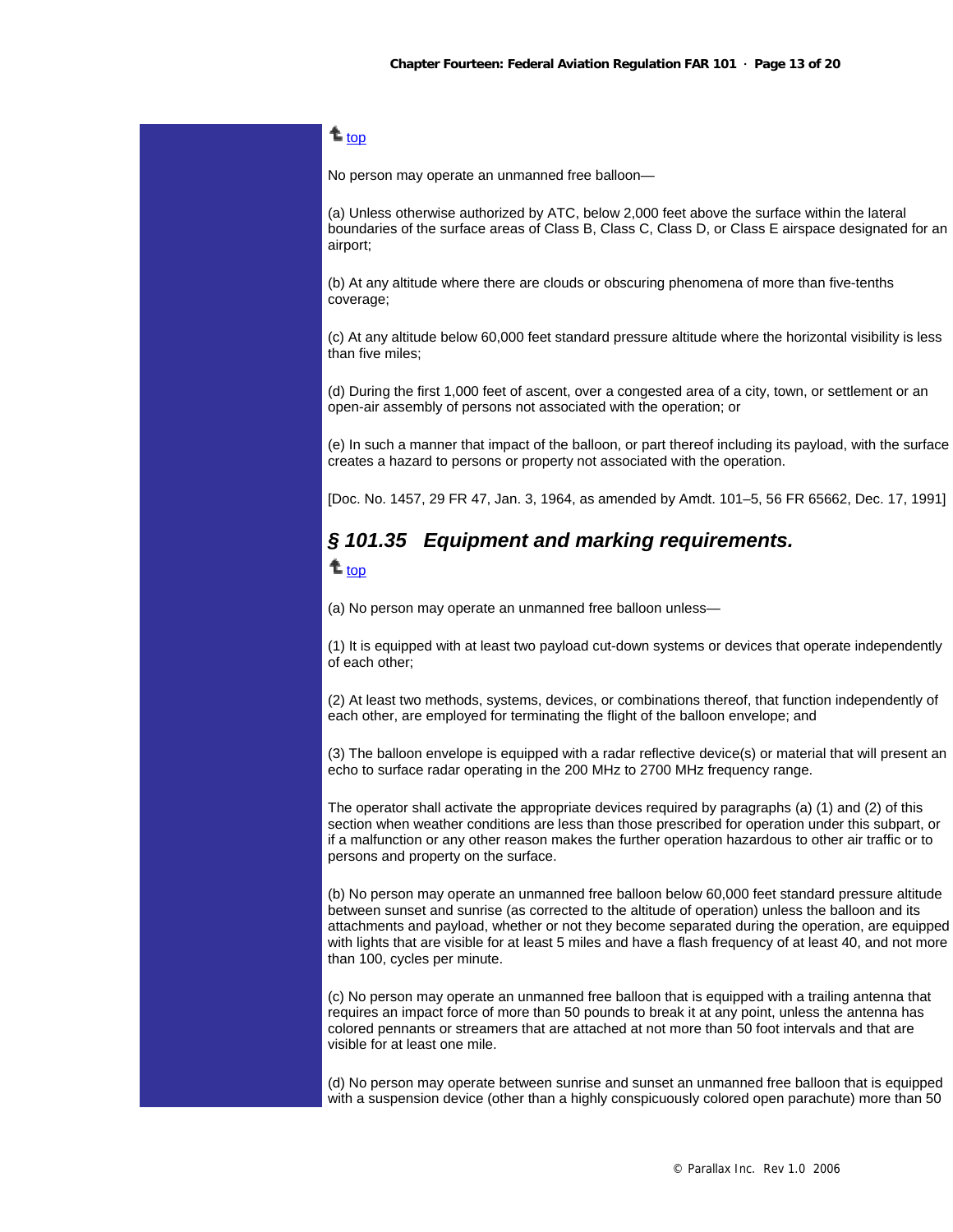feet along, unless the suspension device is colored in alternate bands of high conspicuity colors or has colored pennants or streamers attached which are visible for at least one mile.

(Sec. 6(c), Department of Transportation Act (49 U.S.C. 1655(c)))

[Doc. No. 1457, 29 FR 47, Jan. 3, 1964, as amended by Amdt. 101–2, 32 FR 5254, Mar. 29, 1967; Amdt. 101–4, 39 FR 22252, June 21, 1974]

## *§ 101.37 Notice requirements.*

 $t_{\text{top}}$ 

(a) *Prelaunch notice:* Except as provided in paragraph (b) of this section, no person may operate an unmanned free balloon unless, within 6 to 24 hours before beginning the operation, he gives the following information to the FAA ATC facility that is nearest to the place of intended operation:

(1) The balloon identification.

(2) The estimated date and time of launching, amended as necessary to remain within plus or minus 30 minutes.

(3) The location of the launching site.

(4) The cruising altitude.

(5) The forecast trajectory and estimated time to cruising altitude or 60,000 feet standard pressure altitude, whichever is lower.

(6) The length and diameter of the balloon, length of the suspension device, weight of the payload, and length of the trailing antenna.

(7) The duration of flight.

(8) The forecast time and location of impact with the surface of the earth.

(b) For solar or cosmic disturbance investigations involving a critical time element, the information in paragraph (a) of this section shall be given within 30 minutes to 24 hours before beginning the operation.

(c) *Cancellation notice:* If the operation is canceled, the person who intended to conduct the operation shall immediately notify the nearest FAA ATC facility.

(d) *Launch notice:* Each person operating an unmanned free balloon shall notify the nearest FAA or military ATC facility of the launch time immediately after the balloon is launched.

## *§ 101.39 Balloon position reports.*

 $t_{\text{top}}$ 

(a) Each person operating an unmanned free balloon shall:

(1) Unless ATC requires otherwise, monitor the course of the balloon and record its position at least every two hours; and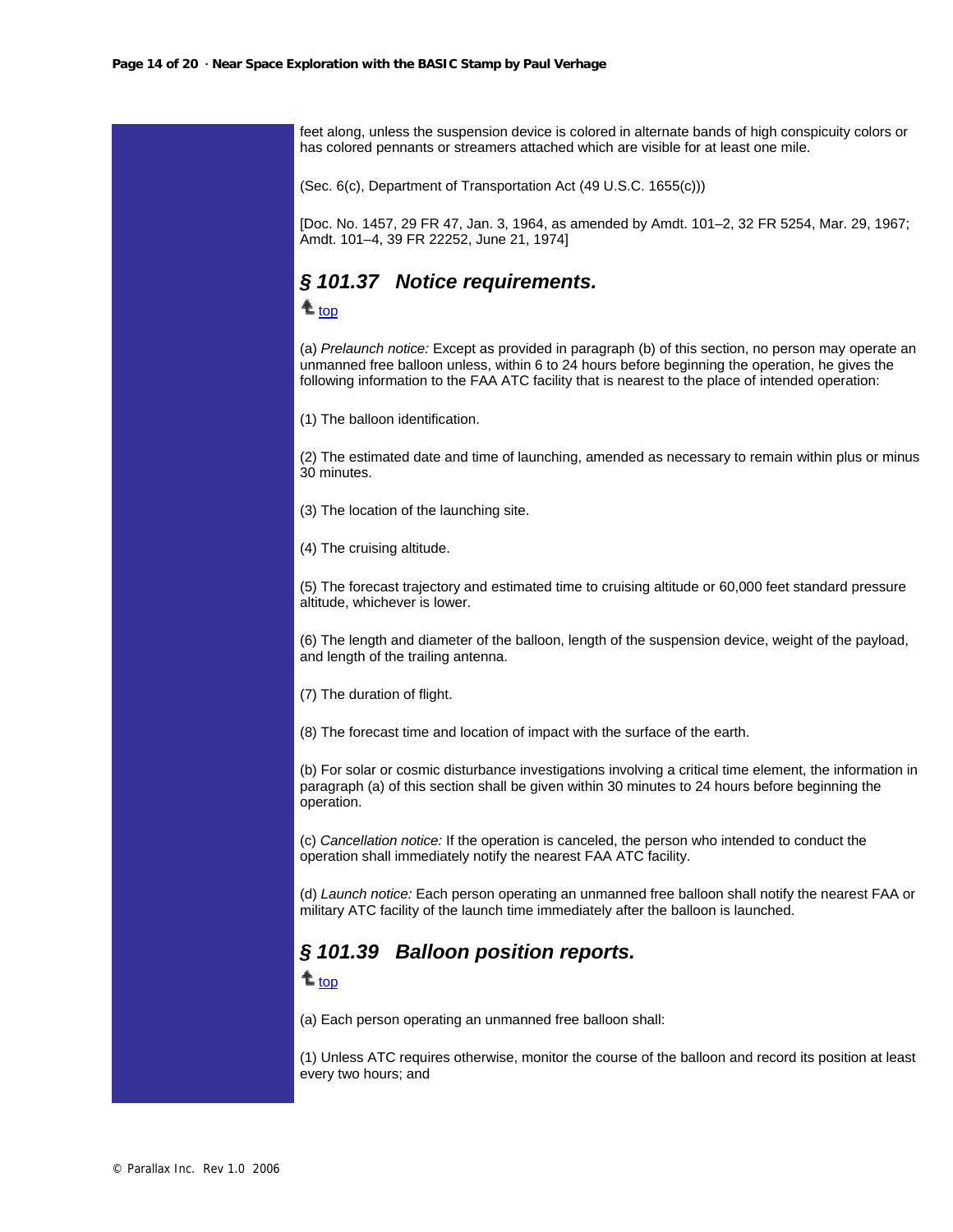(2) Forward any balloon position reports requested by ATC.

(b) One hour before beginning descent, each person operating an unmanned free balloon shall forward to the nearest FAA ATC facility the following information regarding the balloon:

(1) The current geographical position.

(2) The altitude.

(3) The forecast time of penetration of 60,000 feet standard pressure altitude (if applicable).

(4) The forecast trajectory for the balance of the flight.

(5) The forecast time and location of impact with the surface of the earth.

(c) If a balloon position report is not recorded for any two-hour period of flight, the person operating an unmanned free balloon shall immediately notify the nearest FAA ATC facility. The notice shall include the last recorded position and any revision of the forecast trajectory. The nearest FAA ATC facility shall be notified immediately when tracking of the balloon is re-established.

(d) Each person operating an unmanned free balloon shall notify the nearest FAA ATC facility when the operation is ended.

#### Browse Previous | Browse Next

For questions or comments regarding e-CFR editorial content, features, or design, email **ecfr@nara.gov.** 

For questions concerning e-CFR programming and delivery issues, email webteam@gpo.gov.

Last updated: July 27, 2005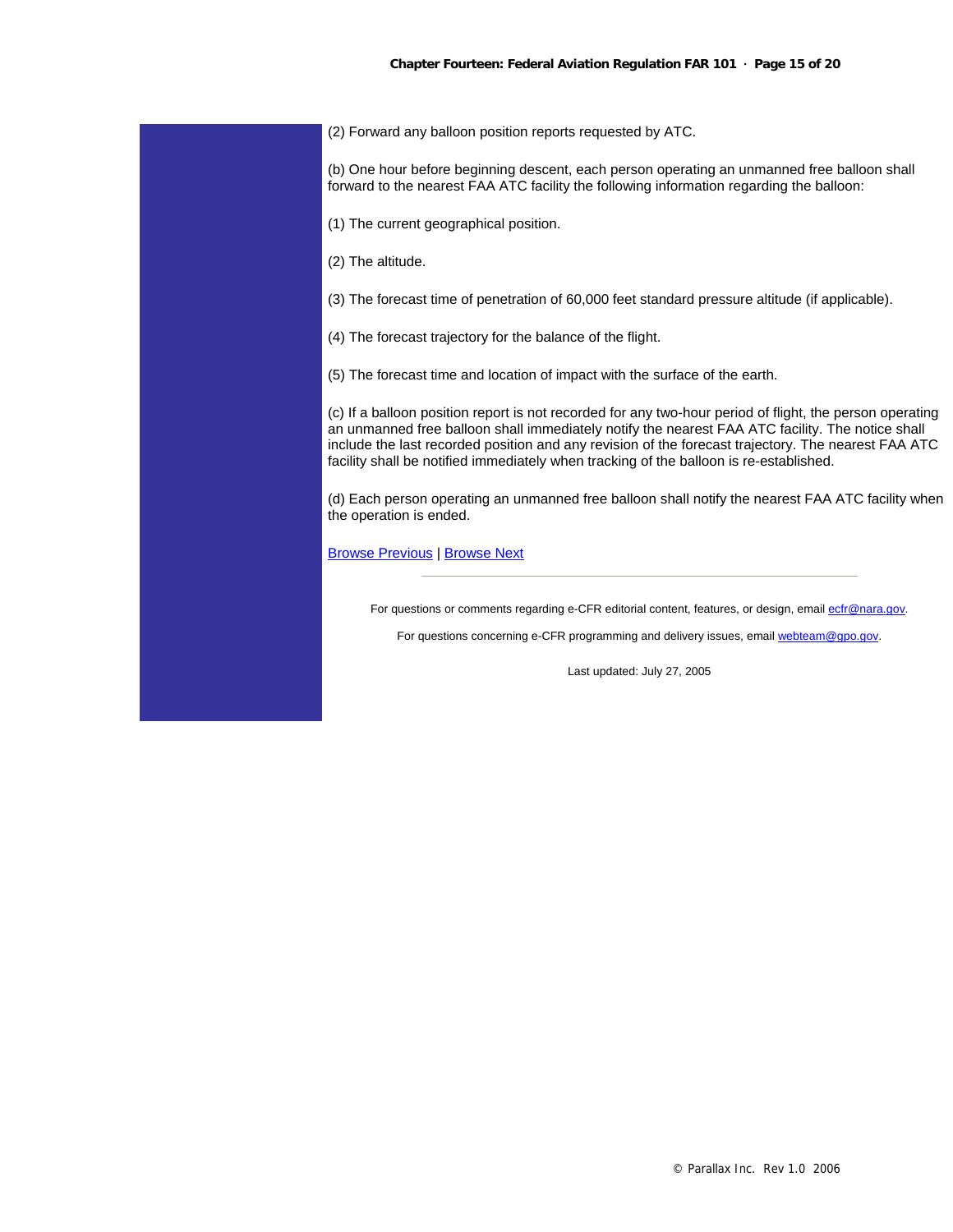#### **Good To Know - Sky Color**

Everyone knows the sky is blue, but many people don't know why it's blue. As you know, the visible spectrum, the colors of light emitted by the Sun, starts at violet at one end, goes to blue, green, yellow, orange, and finally ends at red on the other end. Each color of the spectrum consists of particles of light, or photons. Photons of light can also be thought of as waves, similar to the waves in water (except waves of light don't require a medium to carry them like waves in water need water to carry them). Waves have many characteristics, one of them being their wavelength. Wavelength is a measure of the distance between similar portions of the wave, for instance, from one peak to the next peak. The difference between the colors in the spectrum is the wavelength of the photon carrying them. Blue light consists of photons with a wavelength smaller than the wavelength of red light photons. Photons that carry blue light have a wavelength of about 450 nanometers (billionths of a meter) whereas red light photons have a wavelength of about 700 nanometers (nm). How photons react with particles of matter depends partially on the size of the particles in relationship to the wavelength of the photons. For the most part, photons of light do not interact with particles that are smaller than their wavelength. As it happens, the molecules in our atmosphere (molecules from the air and the dust and droplets of water suspended in the air) have an average size close to the wavelength of a photon of blue light. Photons of red light, with wavelengths larger than the molecules in our atmosphere, do not interact as strongly with air molecules. Because of their smaller wavelengths, photons of blue light interact about five times more strongly with atmospheric molecules than do the photons of red light. Because air molecules more greatly effects visible light closer to the blue end of the spectrum than to the red end of the spectrum, most of the red and lesser amounts of orange and yellow light travel straight from the sun to our eye. Photons of blue light are randomly scattered out of this beam of red light and eventually reach our eyes from all directions, even from the direction of the ground. If there's enough air below your eyes, then the ground takes on a blue tint. This preferential scattering of light makes the sun more yellow in color and the sky blue. When looking away from the sun in the sky, you still see sunlight, but only its bluer wavelengths. As the sun approaches the horizon sunlight travels through more atmosphere. This extra atmosphere scatters more of the longer wavelengths out of the Sun's light, eventually leaving only red light to reach our eyes, hence red sunsets. This scattering based on wavelength was first explained in 1871 by the physicist, Lord Rayleigh and is called Rayleigh Scattering.

An ascending near spacecraft experiences a reduction in the air pressure. Less air pressure means there are fewer air molecules to scatter the Sun's light. As a result, the sky begins to take on a darker, purpler color (less blue mixed in with the black of space). Once in near space, the amount of air molecules in the sky is far too low to effectively scatter the blue photons emitted from the sun. This gives the sky an inky black appearance (remember that black is not a color but is really an absence of light). Instead of being scattered out of the Sun's light, more blue light reaches us directly from the Sun. The sun appears whiter in color (white being a combination of all colors) than it does on the ground. Not only is the Sun whiter, it's also brighter because there's also less air to absorb sunlight. One consequence is that the sunlight in near space also contains more dangerous UV radiation. Once in near space, there is much more atmosphere below the near spacecraft than there is atmosphere above it. With greater amount of atmosphere below, there is more scattering of blue light below. This gives the ground a blue tint.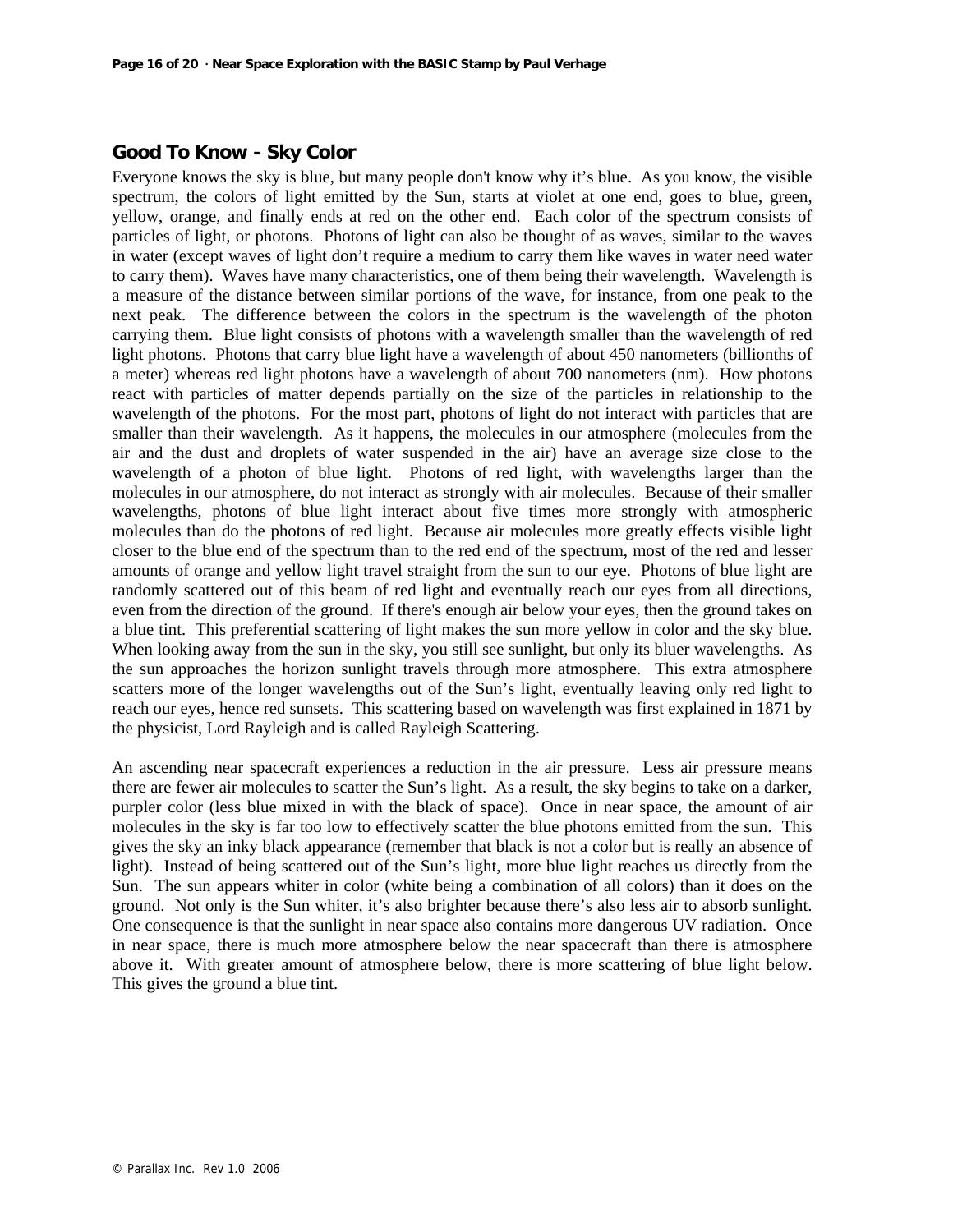

**Photograph of Horizon in Near Space**

**The Ground Photographed from Near Space**

*Encyclopedia Of Physics*, second edition, Rita G. Lerner and George L. Trigg

#### **Blue Sky Demonstration**

You may want to give this demonstration when giving near space presentations to groups. I first saw this demonstration presented at an astronomy conference in Kansas.

#### **Materials**

- An overhead projector
- A small aquarium $<sup>B</sup>$ </sup>
- A large plastic stirring spoon
- A small measuring cup
- A bottle of pine oil cleaner

#### **Preparation**

- √ Set up the projector where it can shine on a wall or screen that everyone can see
- $\sqrt{\ }$  Fill the aquarium with plain water
- √ Set the aquarium on the projector
- √ Set aside a small amount of pine oil (do not add it to the aquarium water, yet) and the spoon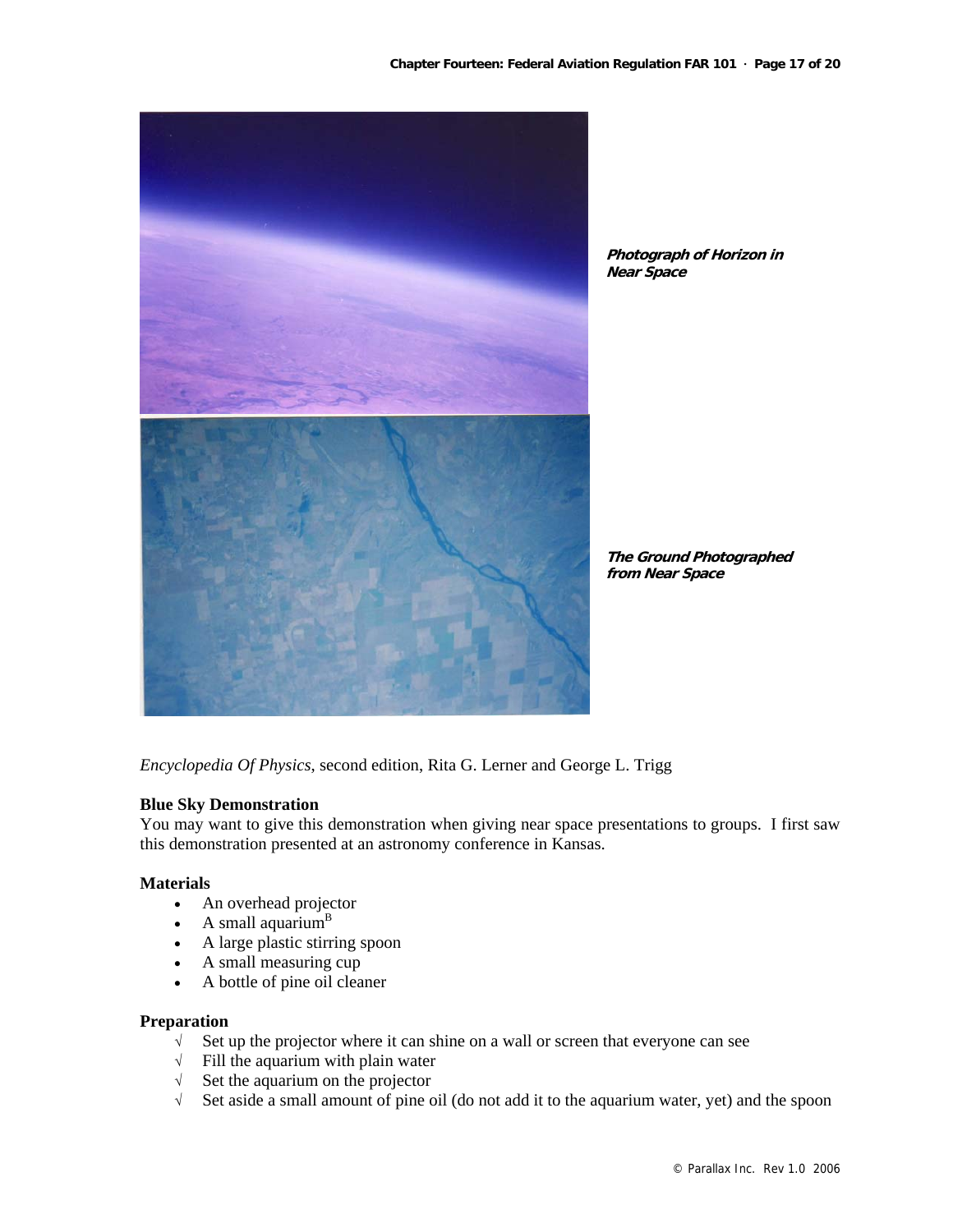#### **Explanation**

Explain to your audience that light is made of particles and waves. But for this demonstration, the wave aspect of light is more important. One characteristic of all waves is the distance between their peaks. This characteristic is called wavelength.

 $\sqrt{\phantom{a}}$  This is basic science stuff but you may want to draw a diagram at this point.

The only difference between the waves making up blue light from say red light is the size of their wavelengths. Red light has a wavelength about twice as long as blue light. The wavelength of red light is about 700 nanometers and the wavelength of blue light is about 400 nanometers. A nanometer is one billionth of a meter, or one millionth of a millimeter. One millimeter compared to one kilometer (about 3000 feet) is the same ratio as one nanometer compared to one millimeter. It takes over 63,000 wavelengths of blue light to span one inch.

If the obstacle in the air is smaller than the wavelength of a photon of light, then the light beam does not notice it. The light continues in its original direction as if the obstacle was not there. Waves of light behave a little funny when they approach obstacles about the size of their wavelength. If an obstacle is about the same size as the wavelength of a photon of light, then the light crashes into the obstacle and bounce off in a random direction (assuming the light isn't absorbed first). It so turns out that air molecules have sizes in between the wavelengths of red and blue light. As a result, red light hardly notices molecules in the air while blue light cannot help but notice the same molecules in the air.

Imagine how an elephant would respond to a gnat in its way and how an elephant responds when another elephant is in its way.

#### **Demonstration**

√ Turn on the projector

Explain that the aquarium of water represents the atmosphere and the projector represents light from the Sun.

Currently this is an atmosphere with no particles of dust, droplets of water, or tiny variations in density. At this time, with nothing to scatter light in the atmosphere, no sunlight is being scattered in the water to give it any color and the Sun is white



**Clear Water** – Both blue and red wavelength pass through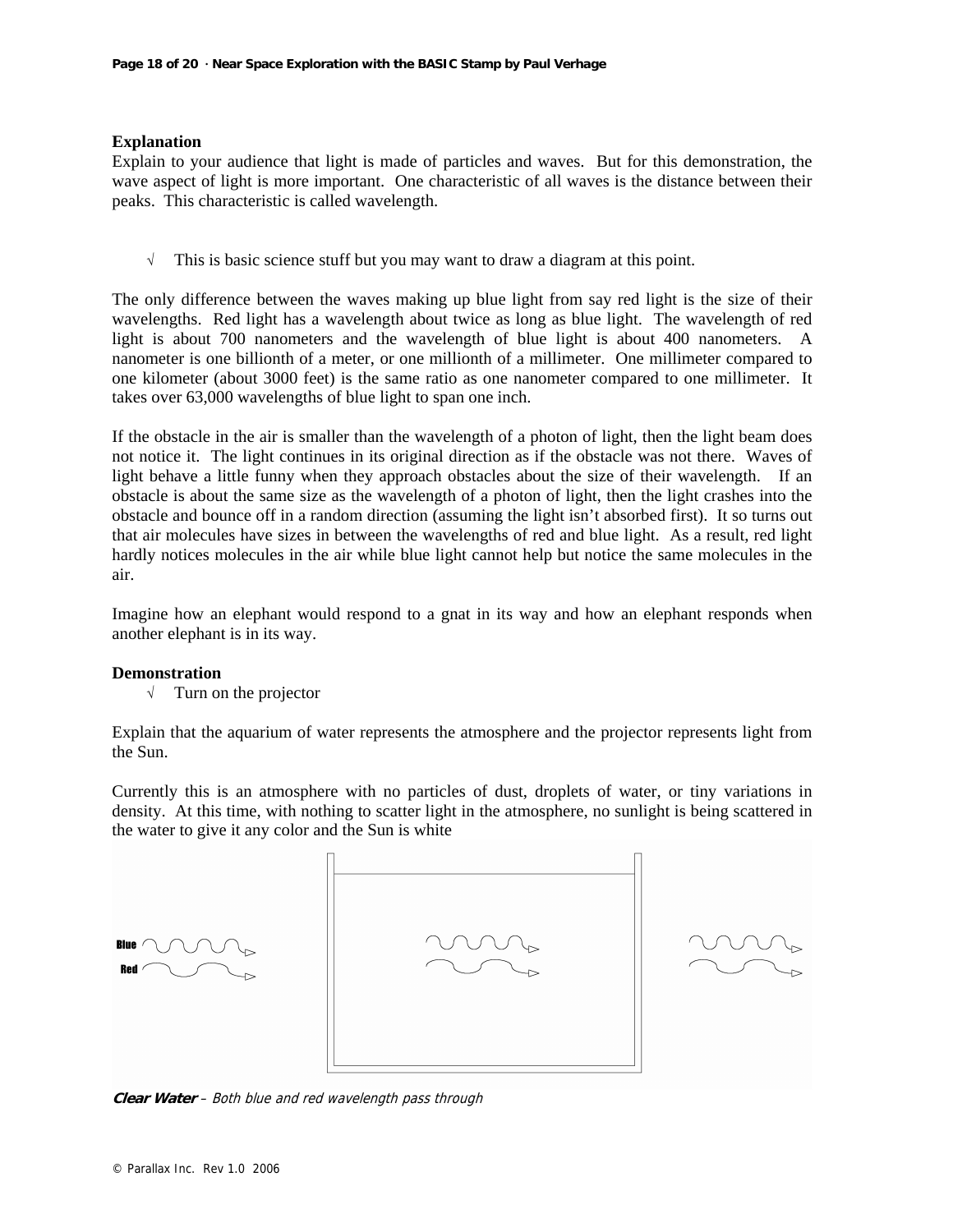When dissolved in water, pine oil forms tiny little droplets. The droplets are the proper size to strongly effect blue light, but not red light. The droplets of pine oil you are about to add represent molecules in the atmosphere.

- √ Pour a capful of pine oil into the water and stir
- √ Note: It doesn't take very much pine oil, so add too little to begin with and add more if necessary.

(The water in the aquarium takes on a blue tint while the projected light on the wall becomes reddish). 1



**Water with Particles** – The blue wavelengths collide with the particles and are scattered

√ Point out that now with scattering molecules in the air, the Sun has taken on a redder appearance and the sky a bluer appearance.

As the Sun sets, its light passes through more molecules in the atmosphere. In doing so, the red light begins to be affected, and starts scattering out of the beam of sunlight.

- Add more pine oil and stir
- √ Note: The more pine oil added, the redder and dimmer the projected light on the wall.